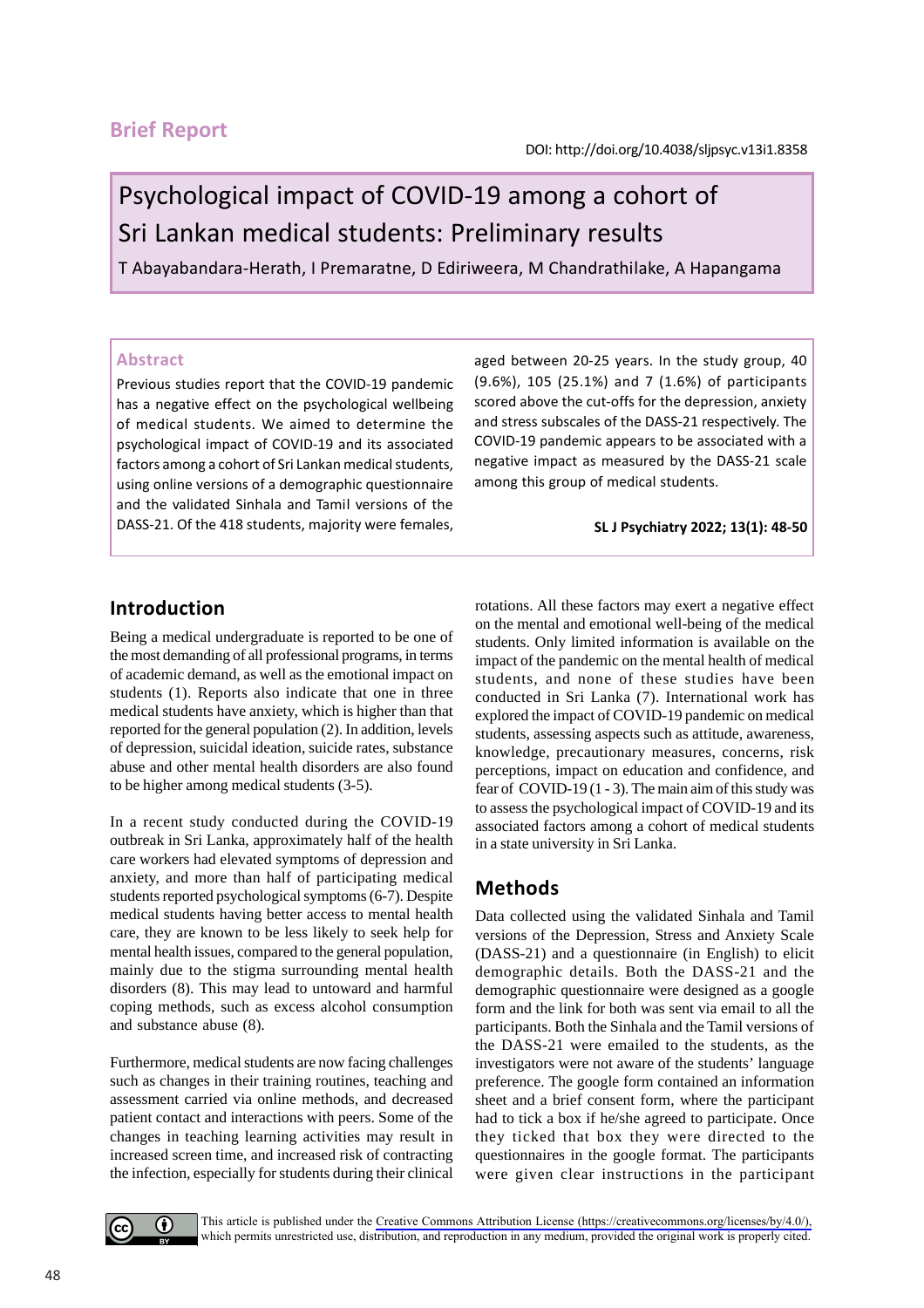information sheet to fill the DASS-21 in their preferred language, and also on how to submit the forms after completion.

Data was recorded in an electronic database and analyzed using the Statistical Package for Social Sciences (SPSS) version 22. Descriptive parameters were established for the variables examined using the questionnaire outcomes and chi-square test was used to assess the distribution of categorical variables.

Ethical clearance for the study was obtained from the Ethics Review Committee of the Faculty of Medicine, University of Kelaniya. (P/04/01/2021). The participant information sheet explicitly explained that the participation in the study was voluntary, and that no personal information such as their name, student identification numbers, telephone numbers or email addresses were collected for the study. In addition, as some of the investigators were academic staff members, it was clearly explained that that non- participation would not affect their teaching learning activities or examinations in any way.

#### **Results**

Of the 418 students, 281 (67.2%) were females and 280 (67.0%) were aged 20-25 years (Table 1). Most were final year students (Table 1). In the study group, 40 (9.6%), 105 (25.1%) and 7 (1.6%) of participants scored above the cut offs for the depression, anxiety, and stress subscales respectively, of the DASS-21 (Table 2). A total of 29 (10.3%) female students were found to have depression as per the DASS-21, compared to 11 (8.0%) males. Of the participants 73 (25.9%) female students and 32 (23.4%) males were found to have anxiety according to the DASS-21. Furthermore, five (1.9%) and the 2 (1.4%) females and males respectively, were found to have stress as per the DASS-21.

| Table 1. Demographic characteristics and academic year, of study participants (n=418) |                       |  |
|---------------------------------------------------------------------------------------|-----------------------|--|
|                                                                                       | Number (Percentage %) |  |
| Gender                                                                                |                       |  |
| Female                                                                                | 281 (67.2%)           |  |
| Male                                                                                  | 137 (32.8%)           |  |
| Age (Years)                                                                           |                       |  |
| < 20                                                                                  | 01(0.2%)              |  |
| $20 - 25$                                                                             | 280 (67%)             |  |
| $>25$                                                                                 | 137 (32.8%)           |  |
| Academic year of study                                                                |                       |  |
| First year                                                                            | 78 (18.7%)            |  |
| Second year                                                                           | 30 (7.2%)             |  |
| Third year                                                                            | 111 (26.6%)           |  |
| Fourth year                                                                           | 59 (14.1%)            |  |
| Final year                                                                            | 140 (33.5%)           |  |

| Table 2. Clinical characteristics and associated factors of study participants |                                                                              |                                                                                                                                                                                                        |
|--------------------------------------------------------------------------------|------------------------------------------------------------------------------|--------------------------------------------------------------------------------------------------------------------------------------------------------------------------------------------------------|
| Psychological<br>morbidity                                                     | Number and percentage (%)<br>who screened positive<br>(According to DASS-21) | Associated factors                                                                                                                                                                                     |
| Depression                                                                     | 40 (9.6%)                                                                    | Presence of economic difficulties<br>Previous contact with psychiatric services<br>Presence of medical / surgical impairment                                                                           |
| Anxiety                                                                        | 105 (25.1%)                                                                  | Previous contact with psychiatric services                                                                                                                                                             |
| <b>Stress</b>                                                                  | 7(1.6%)                                                                      | Perceived lack of support from university<br>administration and difficulty accessing<br>internet facilities<br>Previous contact with psychiatric services<br>Presence of medical / surgical impairment |